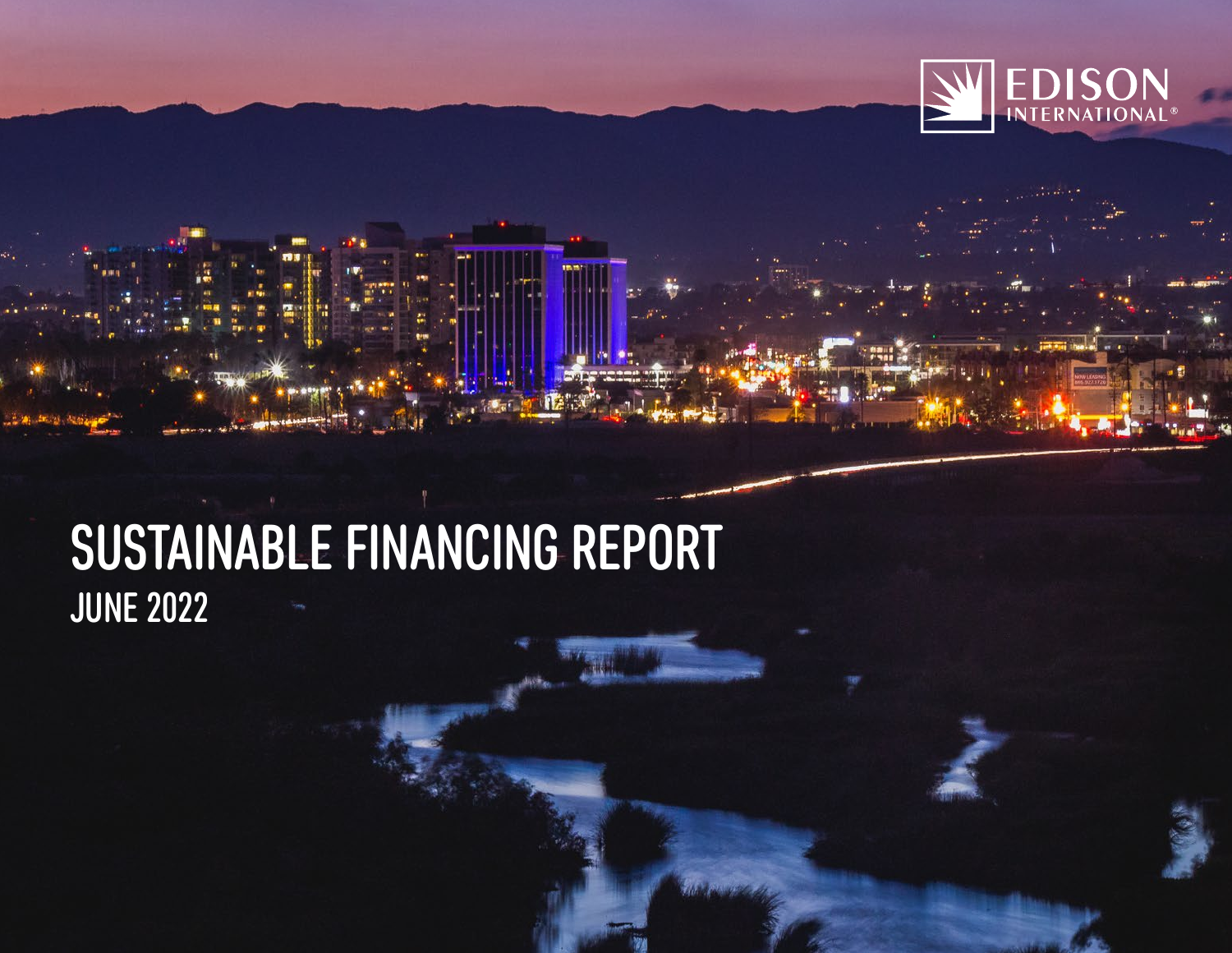## ABOUT EDISON INTERNATIONAL

**Edison International is one of the nation's largest electric utility holding companies, providing clean and reliable energy and energy services through its independent companies.**



In June 2021, Edison International published its [Sustainable Financing Framework](https://www.edison.com/content/dam/eix/documents/sustainability/sustainable-financing-framework.pdf) (the "Framework"), to demonstrate how the company and its subsidiaries intend to enter into financing transactions to support its sustainability-oriented strategy and vision. The Framework considers the full spectrum of sustainable financing products and covers sustainable financing issuances for Edison International and its subsidiaries and affiliates (any such issuer, an "Issuing Entity").



Use-of-proceeds bonds issued under the Framework are aligned with the G[reen Bond Principles 2018](https://www.ifc.org/wps/wcm/connect/cef061f1-6406-4a11-8dd3-2d4a6c47e66c/Green+Bond+Principles+-+June+2018+140618+WEB.pdf?MOD=AJPERES&CVID=n4SKWF8) ("GBP 2018"), [Social Bond Principles 2020](https://www.icmagroup.org/assets/documents/Regulatory/Green-Bonds/June-2020/Social-Bond-PrinciplesJune-2020-090620.pdf) ("SBP 2020"), and [Sustainability Bond Guidelines 2018](https://www.icmagroup.org/assets/documents/Regulatory/Green-Bonds/Sustainability-Bonds-Guidelines-June-2018-270520.pdf) ("SBG 2018") published by the [International Capital Market](https://www.icmagroup.org/)  [Association](https://www.icmagroup.org/) ("ICMA") or as subsequently amended. Green, Social and Sustainability use of proceeds financing instruments will be referred to collectively as "GSS Financing Instruments" in the rest of this document.

Over the past 12 months, SCE issued four series of bonds under the Framework. In line with the commitments detailed in the Framework this Sustainable Financing Report ("Report") covers the allocation of SCE's GSS Financing Instrument proceeds and an estimate of their expected environmental and social impact.

### **Assurance**

Vasquez & Company LLP ("Vasquez") has examined management's assertion that the allocations reported herein were disbursed for Eligible Projects within the Sustainable Financing Framework criteria (see summary on p. 5) and in their opinion believe the management's assertion to be fairly stated in all material respects. Vasquez's [independent accountant](https://www.edison.com/externalassurance)  [report](https://www.edison.com/externalassurance) is available on Edison International's website.

1Edison Energy is not the same company as Southern California Edison, the utility, and Edison Energy is not regulated by the California Public Utilities Commission.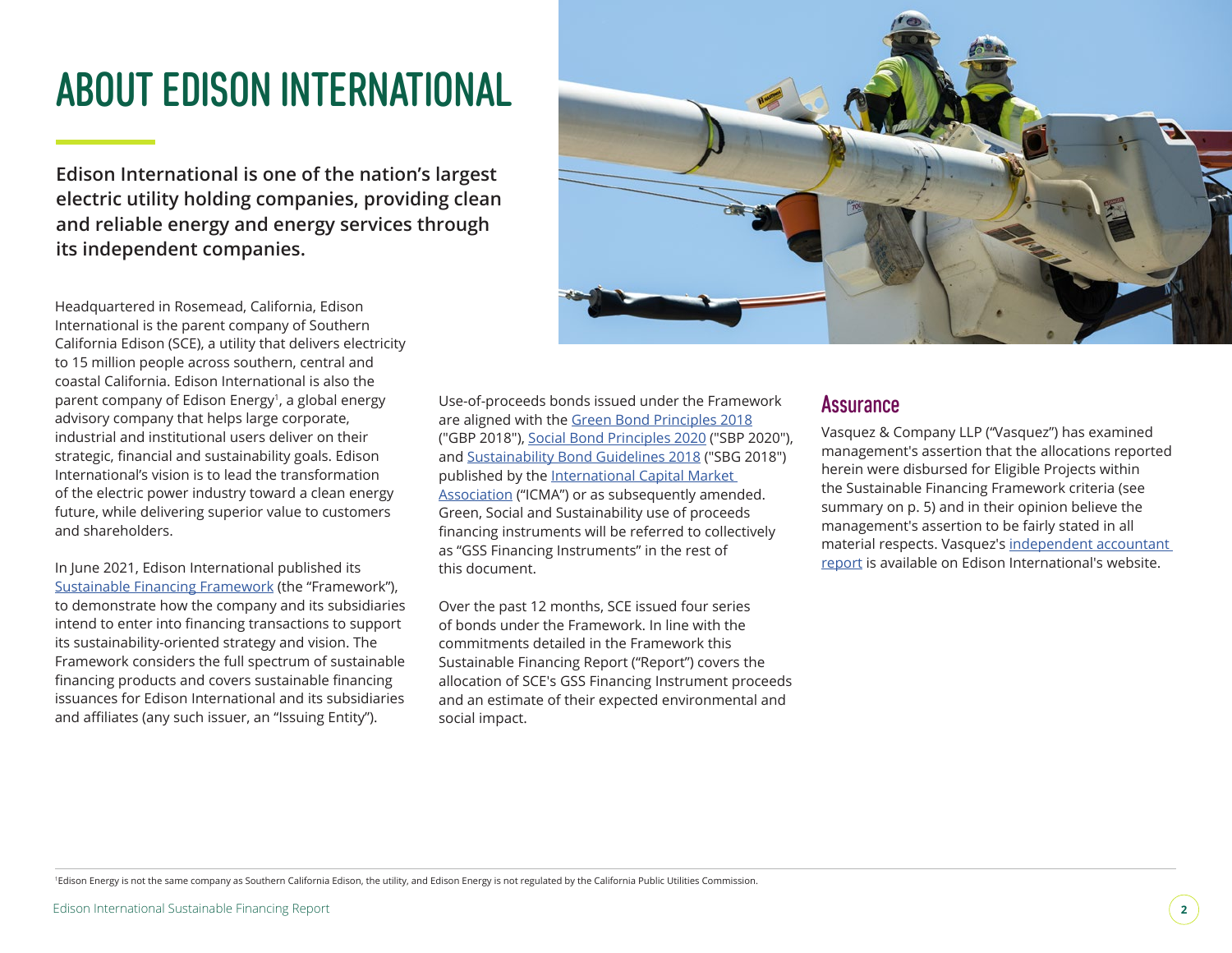## FINAL TERMS OF GSS FINANCING INSTRUMENTS

|                                         | $SCE -$<br>$SCE -$<br>2021G<br>2021H |                | $SCE -$<br>2022A | $SCE -$<br>2022B |  |
|-----------------------------------------|--------------------------------------|----------------|------------------|------------------|--|
| <b>Issuing Entity</b>                   | <b>SCE</b>                           | <b>SCE</b>     | SCE              | <b>SCE</b>       |  |
| Green/Social/Sustainability Eligibility | Sustainability                       | Sustainability | Sustainability   | Sustainability   |  |
| Second-Party Opinion                    | Framework SPO                        | Framework SPO  | Framework SPO    | Framework SPO    |  |
| Size (\$M)                              | \$450                                | \$450          | \$500            | \$700            |  |
| Net Proceeds (\$M)                      | \$445                                | \$445          | \$497            | \$692            |  |
| Coupon                                  | 2.50%                                | 3.65%          | 2.75%            | 3.45%            |  |
| <b>Trade Date</b>                       | 6/9/21                               | 6/9/21         | 1/10/22          | 1/10/22          |  |
| Settlement Date                         | 6/14/21                              | 6/14/21        | 1/13/22          | 1/13/22          |  |
| <b>Maturity Date</b>                    | 6/1/31                               | 6/1/51         | 2/1/32           | 2/1/52           |  |
| Denomination                            | \$1,000                              | \$1,000        | \$1,000          | \$1,000          |  |
| <b>CUSIP</b>                            | 842400HD8                            | 842400HF3      | 842400HM8        | 842400HN6        |  |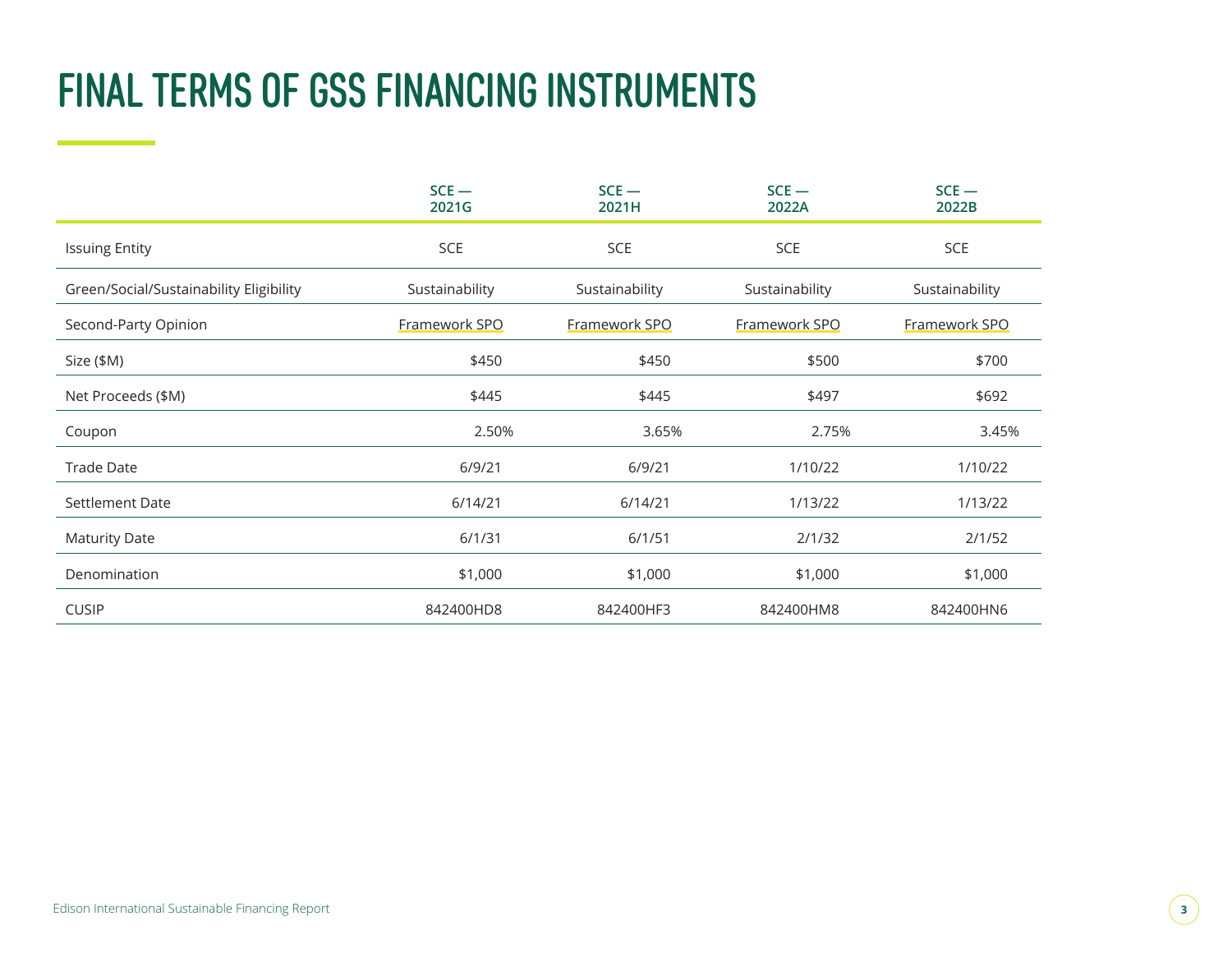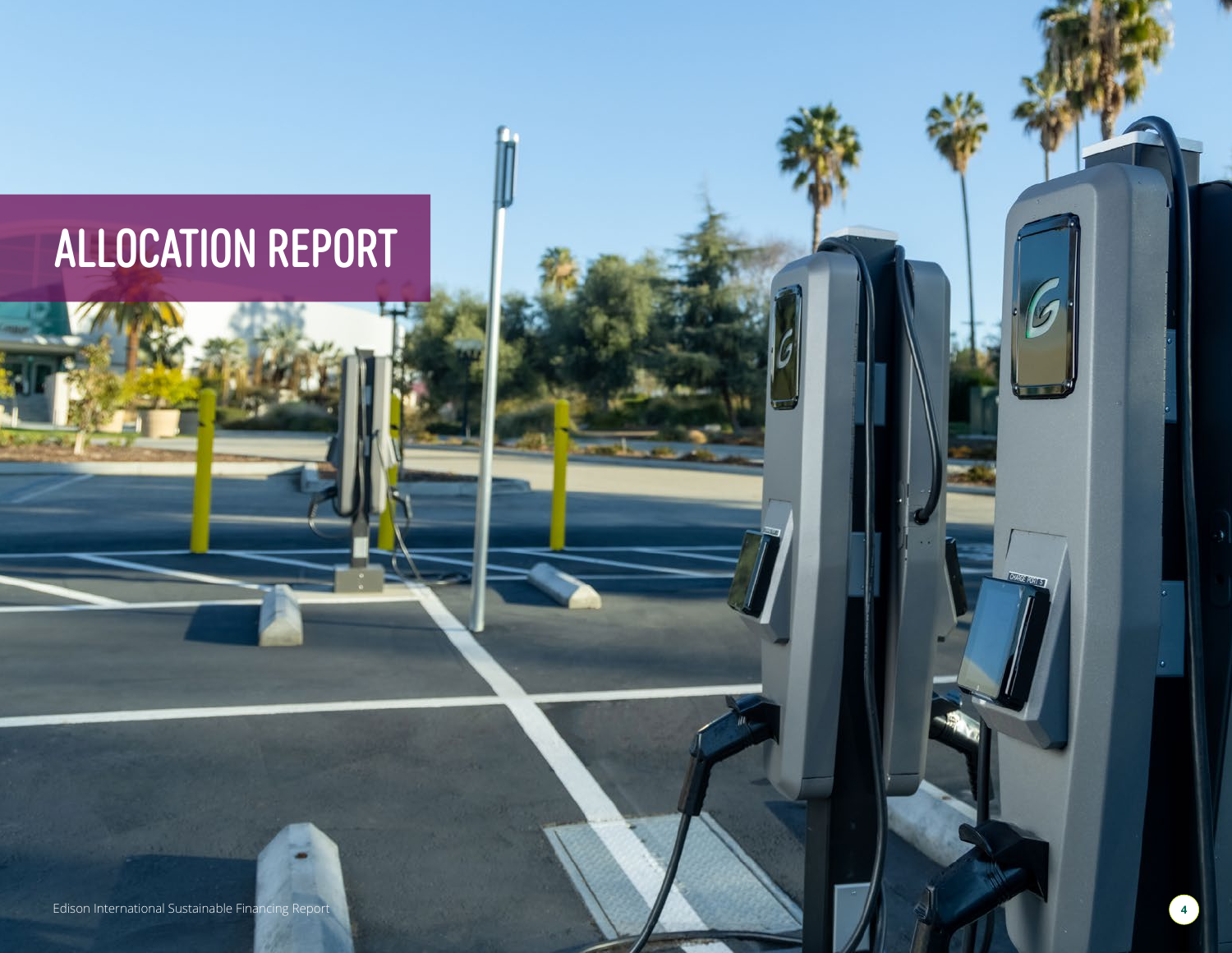## ALLOCATION REPORT

## Allocation Principles

An amount equivalent to the net proceeds from each of SCE's GSS Financing Instruments has been used to finance or refinance, in part or in full, Eligible Projects (as defined below), providing distinct environmental benefits (Eligible Green Projects) and/or social benefits (Eligible Social Projects). SCE followed the process described in the Framework along with its professional judgement, discretion and sustainability expertise when identifying the Eligible Projects.

## Eligible Project Categories

Additional detail on eligible project categories is included in the Framework.

| <b>Project Category</b>    |                                                                                | <b>Eligibility Criteria</b>                                                                                                                                                                                                                   | <b>Alignment with UN SDG</b> |  |  |  |
|----------------------------|--------------------------------------------------------------------------------|-----------------------------------------------------------------------------------------------------------------------------------------------------------------------------------------------------------------------------------------------|------------------------------|--|--|--|
|                            | Renewable Energy <sup>1</sup>                                                  | • Direct interconnection, integration and delivery infrastructure for renewables<br>· Grid modernization projects that support customer adoption of carbon-free energy technologies<br>• Renewable energy generation                          |                              |  |  |  |
| ELIGIBLE<br>GREEN PROJECTS | <b>Clean Transportation</b>                                                    | • Clean transportation infrastructure<br>• Fleet electric vehicles (EVs)                                                                                                                                                                      |                              |  |  |  |
|                            | <b>Energy Efficiency &amp;</b><br><b>Carbon Reduction</b>                      |                                                                                                                                                                                                                                               |                              |  |  |  |
|                            | <b>Climate Change</b><br>Adaptation                                            | • Climate change adaptation for elevated wildfire risk<br>• Other climate adaptation expenditures related to minimizing the customer impacts resulting from<br>climate change and its impact on SCE assets and the areas in which it operates |                              |  |  |  |
| SOCIAL<br>PROJECTS         | Socioeconomic<br>Advancement and<br>Empowerment, Including<br>Gender Inclusion | • Diverse supplier procurement and empowerment enabling opportunities for small businesses that<br>are minority-owned, women owned, veteran-owned and/or LGBTQ-owned                                                                          |                              |  |  |  |

<sup>1</sup>Excludes projects with GHG intensity above 100 g CO<sub>2</sub>e / kWh and bioenergy projects that do not have a sustainable feedstock (i.e., do not negatively impact food security or contribute to deforestation).

In the case of refinancing existing Eligible Projects, investments and expenditures that have been made within the 24-month period preceding the date of issuance of a GSS Financing Instrument shall be considered for inclusion as Eligible Projects. The estimated refinancing share is disclosed the Allocation Table on p. 7.

### **Exclusions**

**ELIGIBLE** 

ELIGIBLE

To avoid doubt, financing related to projects that involve the following activities are excluded from being Eligible Projects:

• Fossil fuel energy • Nuclear energy • Large hydro (i.e., hydro units with capacity greater than 30 MW)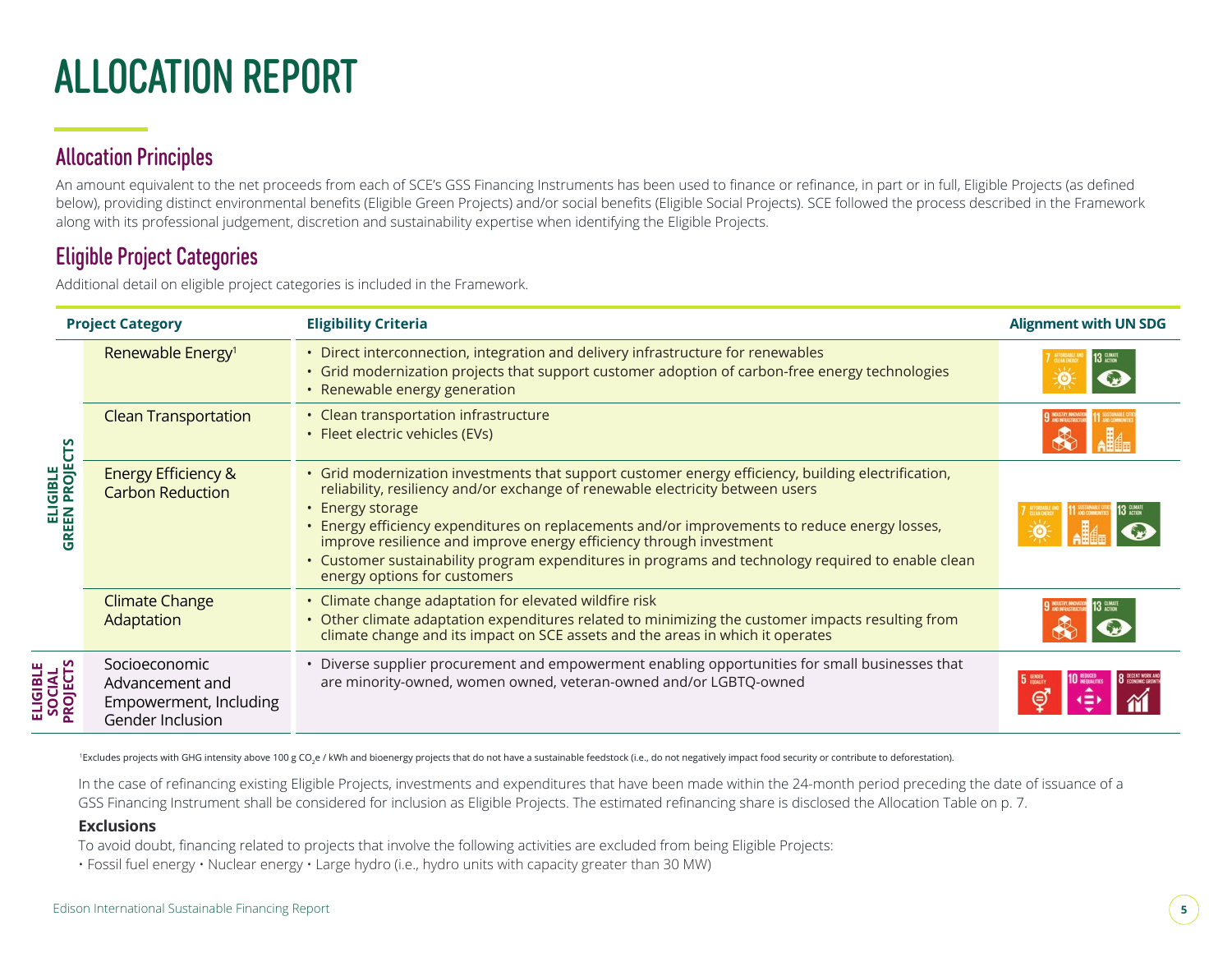## Allocation of Bonds

Eligible Green Projects allocated into SCE's GSS Financing Instruments reflect a broad range of projects and programs aligned with *[Pathway 2045](https://www.edison.com/home/our-perspective/pathway-2045.html)*, which is SCE's 2019 data-driven analysis of the steps that the state of California needs to take to meet economywide climate goals, including net-zero GHG emissions by 2045, a 40% reduction in GHG emissions from 1990 levels by 2030 and an 80% reduction by 2050. The paper concludes that economywide decarbonization is most affordably achieved through powering 100% of retail sales with carbon-free electricity coupled with high levels of transportation and building electrification. Eligible Social Projects allocated into SCE's GSS Financing Instruments are aligned with Edison International's enterprisewide commitment to [diversity, equity and inclusion.](https://www.edison.com/home/sustainability/diversity-equity-inclusion.html) Eligible Projects allocated into SCE's GSS Financing Instruments include:



### **Renewable Energy**

- **• West of Devers Project** upgraded 181 circuit miles of 220kV high voltage transmission lines in the desert areas of eastern California, tripling transmission capacity from 1,600 MW to 4,800 MW to support renewable generation.
- **• Grid Modernization: Field Area Network** investments support the communications network that underpins the electric grid's ability to integrate increasing levels of distributed energy resources and electric technologies, including EVs and building applications, while enhancing grid reliability.
- **• Renewable Transmission Projects** provide the infrastructure required to interconnect renewable generation to the transmission system.

### **Energy Efficiency and Carbon Reduction**

- **• Reliability Utility-Owned Energy Storage Project** will add a total of 537.5 MW, 4-hour duration of battery energy storage capacity at three strategically located SCE substations in 2022. The new storage will increase SCE's ability to provide reliable service during times of peak demand and further improve the ability to supply reliable electricity from high levels of intermittent renewable resources, such as wind and solar.
- **• LED Streetlights Conversion Program** enables cities to convert legacy high pressure, sodium vapor fixtures into energy efficient, light emitting diode (LED) technology.
- **• Grid Modernization: Reliability Driven Distribution Automation** project will add intelligent automated devices to SCE distribution grid circuits to increase reliability and reduce customer interruptions and outage durations, while supporting increasing levels of distributed energy resources and electric technologies, including EVs and building applications.



### **Clean Transportation**

**• Charge Ready (CR) programs** aim to help accelerate the transition to electrified transportation and support both California's greenhouse gas (GHG)-reduction goal and local air quality requirements by providing low- to no-cost EV charging infrastructure for qualified participants across the light, medium and heavy-duty EV segments.



### **Climate Change Adaptation**

**• Covered Conductor Program** replaces overhead bare wire with covered conductor to prevent wildfire ignitions from wire contact with debris, such as tree branches or brush from strong wind events, in high fire risk areas. Covered conductor is a key aspect of SCE's efforts to adapt its system to climate change-driven wildfires.



### **Socioeconomic Advancement and Empowerment, Including Gender Inclusion**

**• Supplier Diversity Program:** SCE partners with vendors who qualify as diversity business enterprises, including women, minority, disabled veteran, and LGBT-owned businesses to execute on SCE's capital investment plan and strategic objectives related to the safe delivery of reliable, affordable and clean energy.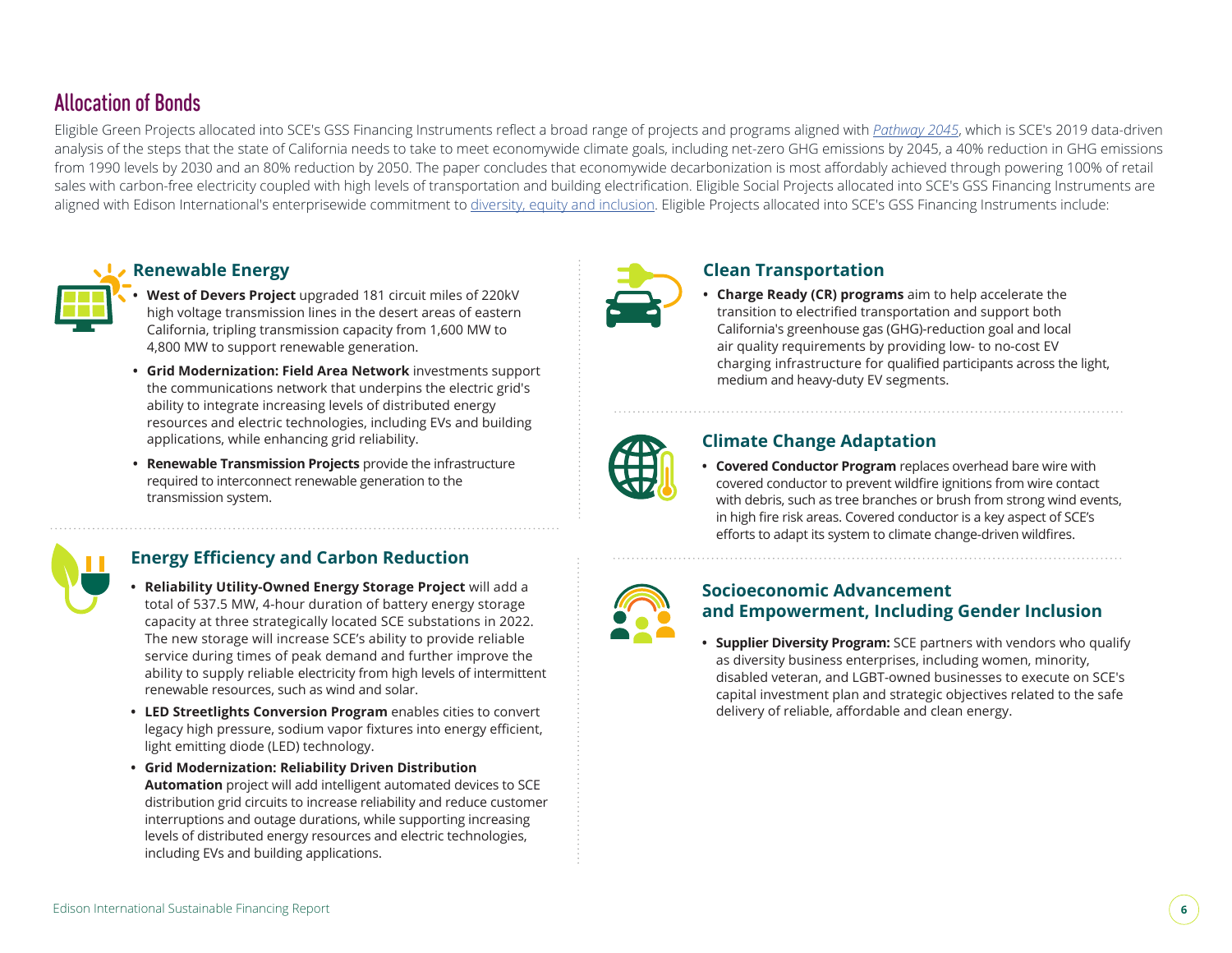## Allocation of Bonds (Continued)

Some figures within the table do not sum due to rounding.

|                                                | $SCE -$<br>2021G |                         | $SCE -$<br>2021H                 |                         | $SCE -$<br>2022A         |                           | $SCE -$<br>2022B         |                           | Total     |                           |
|------------------------------------------------|------------------|-------------------------|----------------------------------|-------------------------|--------------------------|---------------------------|--------------------------|---------------------------|-----------|---------------------------|
| <b>Allocated Eligible Projects by Category</b> | \$M              | % of<br><b>Proceeds</b> | \$M\$                            | % of<br><b>Proceeds</b> | \$M\$                    | $%$ of<br><b>Proceeds</b> | \$M                      | $%$ of<br><b>Proceeds</b> | \$M       | $%$ of<br><b>Proceeds</b> |
| Renewable Energy                               | \$134            | 30.0%                   | \$171                            | 38.3%                   | \$25                     | 5.0%                      | \$180                    | 26.0%                     | 509<br>\$ | 24.2%                     |
| Clean Transportation                           | 36               | 8.0%                    | $\overbrace{\phantom{12322111}}$ | 0.0%                    | $\overline{\phantom{m}}$ | 0.0%                      | $\overline{\phantom{m}}$ | 0.0%                      | 36        | 1.7%                      |
| Energy Efficiency and Carbon Reduction         | 24               | 5.3%                    | 41                               | 9.1%                    | 205                      | 41.2%                     | $\hspace{0.05cm}$        | 0.0%                      | 269       | 12.8%                     |
| Climate Change Adaptation                      | 208              | 46.7%                   | 189                              | 42.5%                   | 65                       | 13.1%                     | 85                       | 12.2%                     | 547       | 26.0%                     |
| Socioeconomic Advancement/Empowerment          | 45               | 10.0%                   | 45                               | 10.0%                   | 49                       | 9.9%                      | 69                       | 10.0%                     | 208       | 9.9%                      |
| <b>Total Allocated</b>                         | \$445            | 100.0%                  | \$445                            | 100.0%                  | \$344                    | 69.2%                     | \$333                    | 48.2%                     | \$1,567   | 74.6%                     |
| <b>Allocation Summary (% of Proceeds)</b>      |                  |                         |                                  |                         |                          |                           |                          |                           |           |                           |
| Refinancing of Prior Expenditures              |                  | 48.5%                   |                                  | 47.1%                   |                          | 48.5%                     |                          | 48.2%                     |           |                           |
| Social Only Expenditures                       | \$45             | 10.0%                   | \$45                             | 10.0%                   | \$49                     | 9.9%                      | \$69                     | 10.0%                     |           |                           |
| Social + Green Expenditures                    | 50               | 11.3%                   | 37                               | 8.4%                    | 18                       | 3.6%                      | 20                       | 2.9%                      |           |                           |
| Social or Social + Green Expenditures          | \$95             | 21.3%                   | \$82                             | 18.4%                   | \$67                     | 13.5%                     | \$89                     | 12.9%                     |           |                           |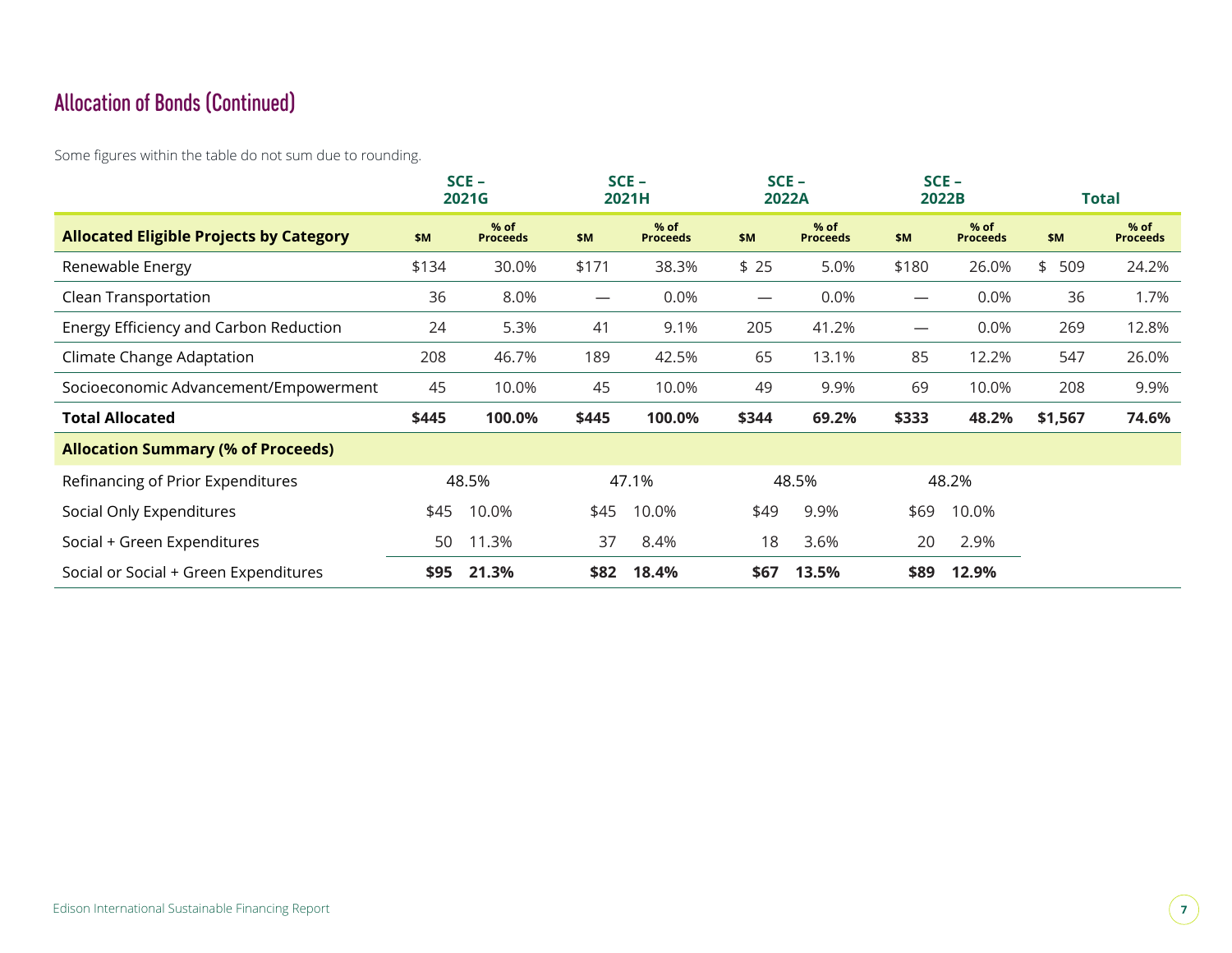# IMPACT REPORT

Edison International Sustainable Financing Report **8**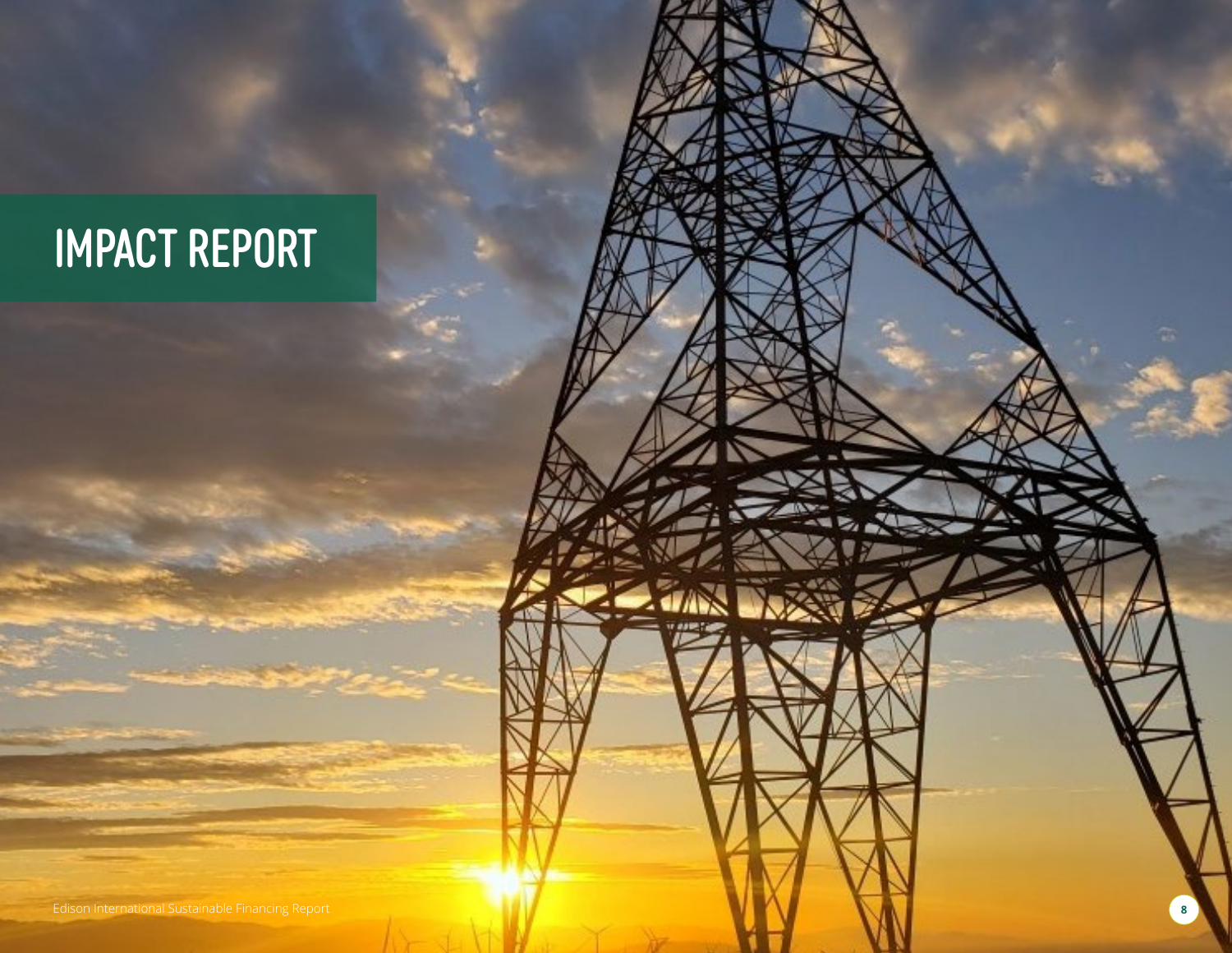## IMPACT REPORT

The following metrics measure an estimate of the expected environmental and/or social benefits related to Eligible Projects funded by SCE's GSS Financing Instruments. See details related to these calculations in the Notes on p.10. Some figures within the table do not sum due to rounding.

|                  |                                        | <b>Capital</b>          | <b>Environmental Impacts</b>                |                                                  |                                                            |                                                              |                                                                           |                                          | <b>Social Impacts</b>                   |
|------------------|----------------------------------------|-------------------------|---------------------------------------------|--------------------------------------------------|------------------------------------------------------------|--------------------------------------------------------------|---------------------------------------------------------------------------|------------------------------------------|-----------------------------------------|
|                  |                                        | <b>Allocated</b><br>(5) | <b>Avoided</b><br><b>GHG</b><br>$tCO2$ e/yr | Renewable<br><b>Energy</b><br>Integrated<br>(MW) | <b>Charging</b><br><b>Ports</b><br><b>Supported</b><br>(#) | <b>LED</b><br><b>Streetlights</b><br><b>Converted</b><br>(#) | <b>Covered</b><br><b>Conductor</b><br>(# of circuit<br>miles<br>hardened) | <b>Storage</b><br><b>Created</b><br>(MW) | <b>Jobs</b><br><b>Supported</b><br>(# ) |
| $SCE -$<br>2021G | Renewable Energy                       | \$134                   | 306,361                                     | 578                                              |                                                            |                                                              |                                                                           |                                          | 14                                      |
|                  | Clean Transportation                   | 36                      | 42,868                                      |                                                  | 1,858                                                      |                                                              |                                                                           |                                          | 81                                      |
|                  | Energy Efficiency and Carbon Reduction | 24                      |                                             |                                                  |                                                            |                                                              |                                                                           |                                          | 16                                      |
|                  | Climate Change Adaptation              | 208                     |                                             |                                                  |                                                            |                                                              | 290                                                                       |                                          | 189                                     |
|                  | Socioeconomic Advancement/Empowerment  | 45                      |                                             |                                                  |                                                            |                                                              |                                                                           |                                          | 208                                     |
|                  | <b>Total</b>                           | \$445                   | 349,229                                     | 578                                              | 1,858                                                      |                                                              | 290                                                                       |                                          | 508                                     |
|                  | Renewable Energy                       | 171                     | 366,713                                     | 692                                              |                                                            |                                                              |                                                                           |                                          | 32                                      |
|                  | Clean Transportation                   |                         |                                             |                                                  |                                                            |                                                              |                                                                           |                                          |                                         |
| $SCE -$          | Energy Efficiency and Carbon Reduction | 41                      |                                             |                                                  |                                                            | 96,648                                                       |                                                                           |                                          | 5                                       |
| 2021H            | Climate Change Adaptation              | 189                     |                                             |                                                  |                                                            |                                                              | 264                                                                       |                                          | 186                                     |
|                  | Socioeconomic Advancement/Empowerment  | 45                      |                                             |                                                  |                                                            |                                                              |                                                                           |                                          | 208                                     |
|                  | <b>Total</b>                           | \$445                   | 366,713                                     | 692                                              | —                                                          | 96,648                                                       | 264                                                                       |                                          | 432                                     |
|                  | Renewable Energy                       | 25                      | 56,852                                      | 107                                              |                                                            |                                                              |                                                                           |                                          | $\mathbf{1}$                            |
|                  | Clean Transportation                   |                         |                                             |                                                  |                                                            |                                                              |                                                                           |                                          |                                         |
| $SCE -$          | Energy Efficiency and Carbon Reduction | 205                     |                                             |                                                  |                                                            |                                                              |                                                                           | 75                                       | 53                                      |
| 2022A            | Climate Change Adaptation              | 65                      |                                             |                                                  |                                                            |                                                              | 91                                                                        |                                          | 52                                      |
|                  | Socioeconomic Advancement/Empowerment  | 49                      |                                             |                                                  |                                                            |                                                              |                                                                           |                                          | 318                                     |
|                  | <b>Total</b>                           | \$344                   | 56,852                                      | 107                                              |                                                            |                                                              | 91                                                                        | 75                                       | 424                                     |
| $SCE -$<br>2022B | Renewable Energy                       | 180                     | 36,450                                      | 69                                               |                                                            |                                                              |                                                                           |                                          | 27                                      |
|                  | Clean Transportation                   |                         |                                             |                                                  |                                                            |                                                              |                                                                           |                                          |                                         |
|                  | Energy Efficiency and Carbon Reduction |                         |                                             |                                                  |                                                            |                                                              |                                                                           |                                          |                                         |
|                  | Climate Change Adaptation              | 85                      |                                             |                                                  |                                                            |                                                              | 118                                                                       |                                          | 93                                      |
|                  | Socioeconomic Advancement/Empowerment  | 69                      |                                             |                                                  |                                                            |                                                              |                                                                           |                                          | 447                                     |
|                  | <b>Total</b>                           | \$333                   | 36,450                                      | 69                                               |                                                            |                                                              | 118                                                                       |                                          | 567                                     |

Edison International Sustainable Financing Report **9**